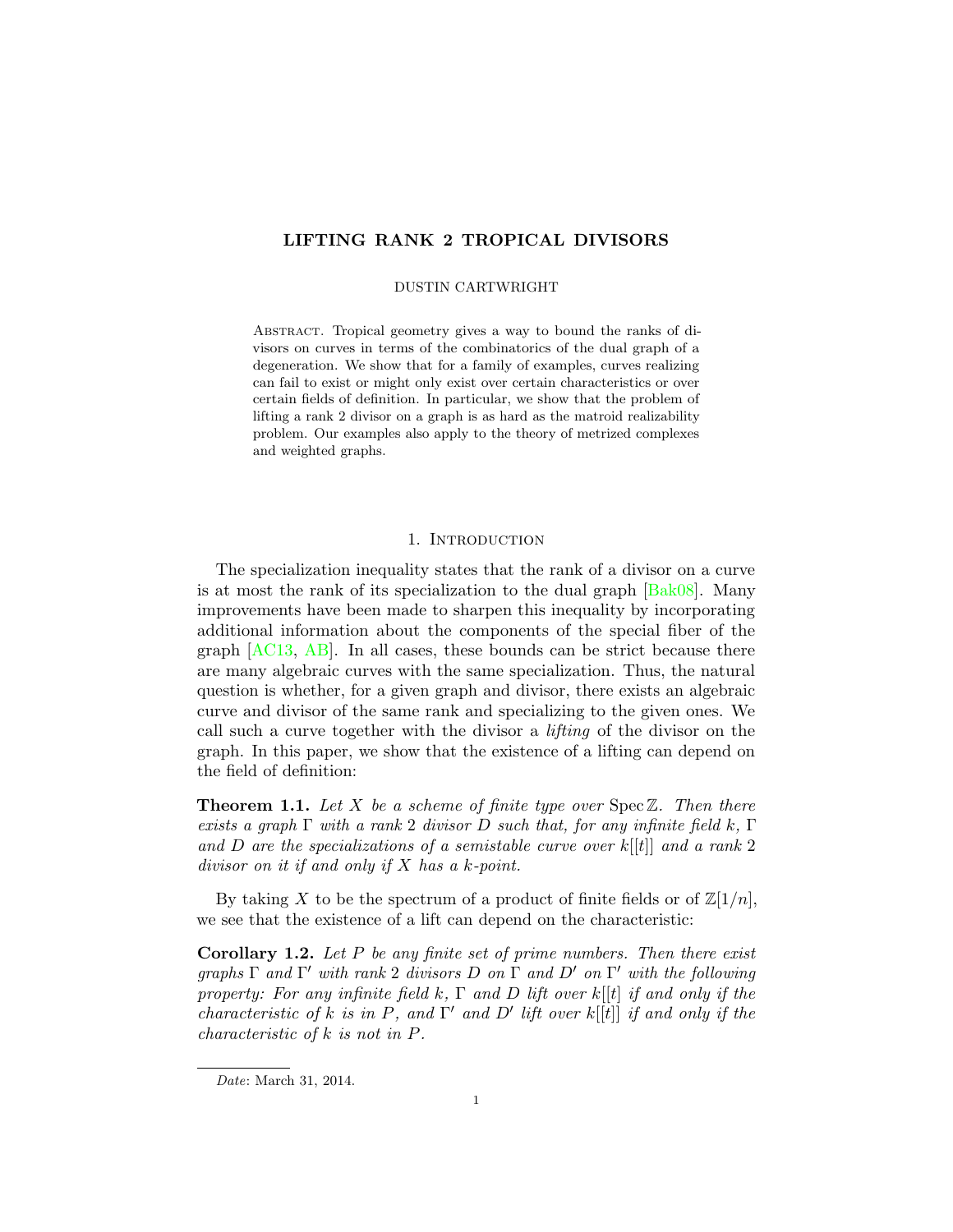Moreover, the existence of a lift doesn't depend only on the characteristic, as can be seen by taking  $X$  to be the spectrum of a rink of integers in Theorem [1.1:](#page-0-0)

**Corollary 1.3.** Let k' be any number field. Then there exists a graph  $\Gamma$  with a rank 2 divisor D such that for any field k of characteristic 0, Γ and D lift over  $k[[t]]$  if and only if k contains  $k'$ .

Improvements to the specialization inequality take into account additional information about the special fiber and its divisors. For example, weighted graphs additionally record the genus of each of the components of the special fiber, and a sharper bound can be given when these genera are greater than 0 [\[AC13,](#page-14-1) Thm. 4.9]. However, the construction implicit in Theorem [1.1](#page-0-0) uses rational curves and so it is also true for graph replaced by weighted graph.

Rather than just the genus of the curve, the metrized complexes introduced in [\[AB\]](#page-14-2) also record the curve's isomorphism type and the points of intersection. Because, again, the metrized complex doesn't improve the inequality for rational components, any lift of  $\Gamma$  and  $D$  from Theorem [1.1](#page-0-0) to a metrized complex with rational components will again have rank 2. In the same paper, the authors also introduce a notion of a limit  $g_d^r$  on metrized complexes. Specialization of the complete linear series of a divisor on an algebraic curve will yield a limit  $g_d^r$ , but we also have:

<span id="page-1-1"></span>**Proposition 1.4.** Let  $\Gamma$  and  $D$  be a graph and divisor constructed as in Theorem [1.1.](#page-0-0) Then for any lift of  $\Gamma$  to a metrized complex with rational components, there also exists a lift of  $D$  to a limit  $g_d^2$ .

The method of proof of Theorem [1.1](#page-0-0) and its generalizations is through the theory of matroids and the universality theorem of Mnev [\[Mne88\]](#page-14-3). Matroids are combinatorial abstractions of vector configurations in linear algebra. However, not all matroids come from vector configurations and those that do are called realizable. Theorem [1.1](#page-0-0) follows from Lafforgue's scheme-theoretic version of Mnev universality  $[Laf03, Thm. 1.14]$ , together with the following:

<span id="page-1-0"></span>**Theorem 1.5.** Let M be any rank 3 matroid. Then there exists a graph  $\Gamma_M$ and a rank 2 divisor  $D_M$  such that if k is an infinite field, then  $\Gamma_M$  and  $D_M$ lift over  $k[[t]]$  if and only if M is realizable over k.

Matroids have been previously used to provide obstructions to lifting in tropical geometry. For any simple matroid, Ardila and Klivans defined a corresponding tropical linear space  $[AK06]$ , which is the tropicalization of an algebraic variety if and only if the matroid is realizable [\[KP11,](#page-14-6) Cor. 1.5]. In fact, the graph  $\Gamma_M$  in Theorem [1.5](#page-1-0) coincides with the link of the fine subdivision of the tropical linear space of M.

### 2. Matroid divisors

<span id="page-1-2"></span>In this section, we construct the divisors and graphs that are used in Theorems [1.1](#page-0-0) and [1.5.](#page-1-0) As in the latter theorem, the starting point is a rank 3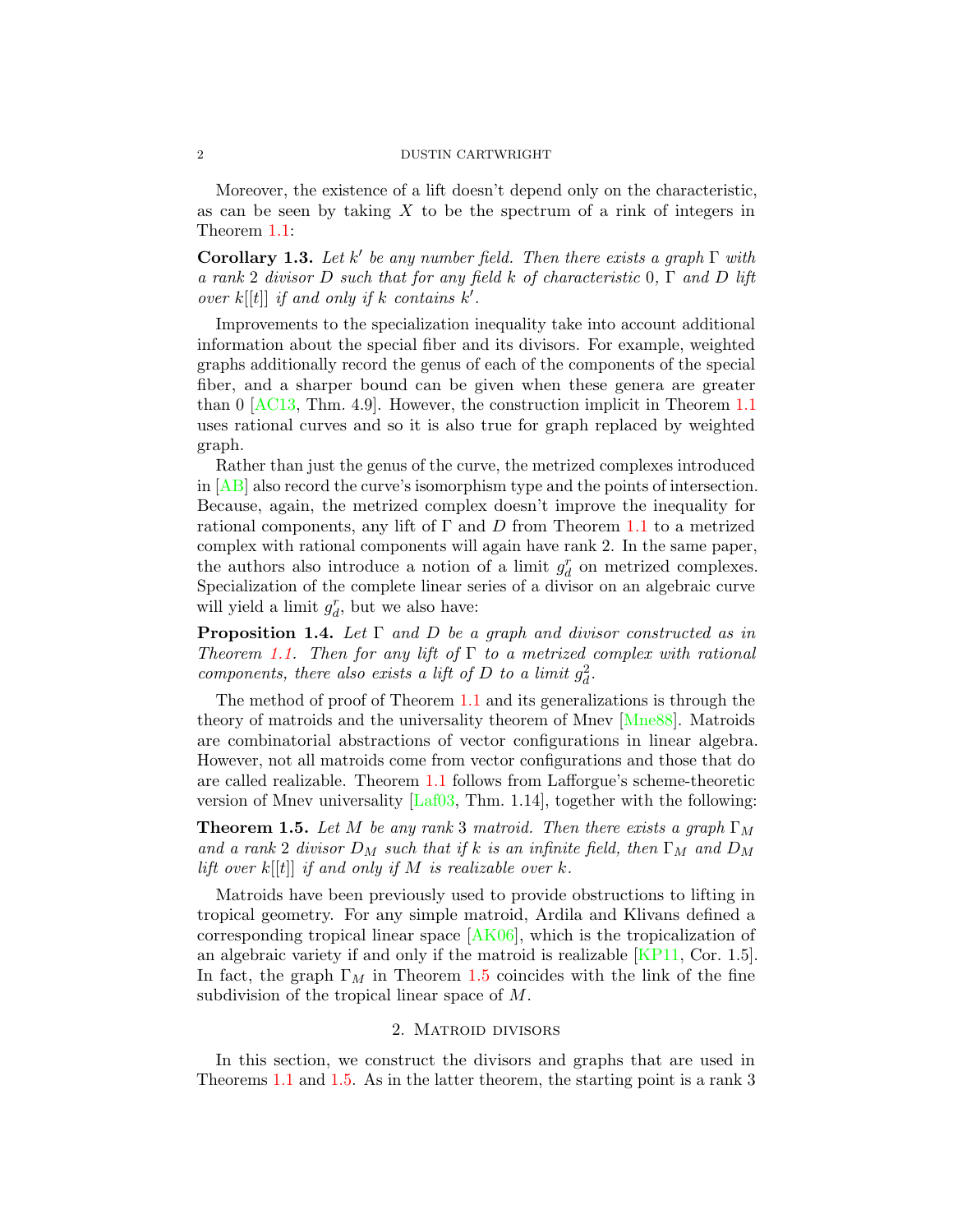simple matroid. For a thorough explanation of matroid theory, see  $\lfloor \frac{Ox}{92} \rfloor$ , but we include the following definition for convenience:

**Definition 2.1.** A rank 3 simple matroid M consists of a finite set E of elements and a collection F of subsets of E, called the flats of M, such that any pair of elements is contained in exactly one flat, and such that there are at least two flats.

Throughout this paper, we will write flat for the rank 2 flats of a rank 3 matroid. A basis of a matroid will be a triple of elements which are not all contained in a single flat.

A motivating example of a rank 3 simple matroid is the matroid of a configuration of distinct k-points in the projective plane  $\mathbb{P}^2_k$ , not all contained in a line, where  $k$  is an arbitrary field. The elements of this matroid are the points of the configuration and the flats correspond to the lines in  $\mathbb{P}_k^2$ which are spanned by two or more of the points. We identify the flats with the elements which are contained in them. The bases of this matroid then correspond to bases for the underlying 3-dimensional vector space. A matroid coming a point configuration is called *realizable over*  $k$  and in Section [3,](#page-6-0) we will use the fact that not all matroids are realizable.

Given a rank 3 simple matroid M with elements E and flats F, we let  $\Gamma_M$ be the bipartite graph with vertex set  $E \amalg F$ , and an edge between  $e \in E$  and  $f \in F$  when e is contained in f. We let  $D_M$  be the divisor on the graph  $\Gamma_M$ consisting of the sum of all vertices corresponding to elements of the ground set  $E$ .

## <span id="page-2-0"></span>**Proposition 2.2.** The divisor  $D_M$  has rank 2.

Proof. To prove the theorem, we first need to show that for any degree 2 effective divisor E, the difference  $D_M - E$  is linearly equivalent to an effective divisor. We build up a "toolkit" of divisors linearly equivalent to  $D_M$ . First, for any flat  $f$ , we can reverse fire  $f$ . This moves the chip from each element contained in  $f$  to  $f$  itself. Thus, the result is an effective divisor whose multiplicity at  $f$  is the cardinality of  $f$ , which is at least 2. Our second chip-firing move is to reverse fire a vertex  $e$  as well as all flats containing  $e$ . The net effect will be no change at e but all of its neighbors will end with  $#f-1 \geq 1$  chips. Third, we will use the second chip-firing move, after which all the flats which contain  $e$  have at least one chip, after which it is possible to reverse fire e again.

Now let E be any effective degree 2 divisor on  $\Gamma_M$ . Thus, E is the sum of two vertices of  $\Gamma_M$ . We consider the various combinations which are possible for these vertices. First, if  $E = [e] + [e']$  for distinct elements e and e', then  $\Gamma_M - E$  is effective. Second, if  $E = [e] + [f]$ , then we have two subcases. If e is in f, then we reverse fire e and all flats containing it. If e is not in f, then we can reverse fire just f. Third, if  $E = [f] + [f']$  for distinct flats f and  $f'$ , then there are again two subcases. If f and  $f'$  have no elements in common, then we can reverse fire f and  $f'$ . If f and  $f'$  have a common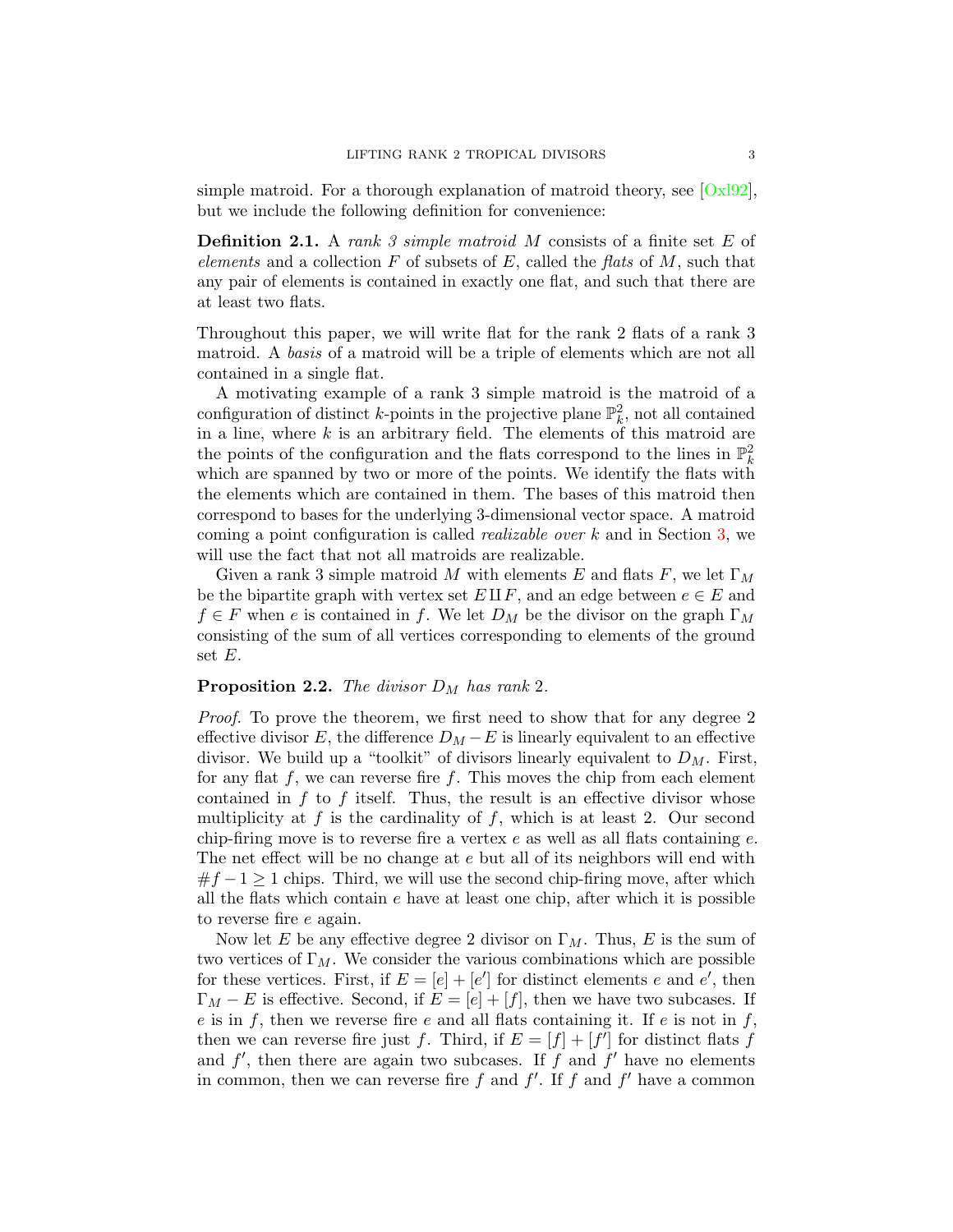element, say e, then we reverse fire e together with the flats which contain it. Fourth, if  $E = 2[e]$ , then we use the third chip-firing move, which will move one chip onto  $e$  for each flat containing  $e$ , of which there are at least 2. Fifth, if  $E = 2[f]$ , then we reverse fire f.

Finally, to show that the rank is at most 2, we give an effective degree 3 divisor E such that  $D_M - E$  is not linearly equivalent to any effective divisor. For this, let  $e_1, e_2$ , and  $e_3$  form a basis for M and let  $f_{ij}$  be the unique flat containing  $e_i$  and  $e_j$  for  $1 \le i < j \le 3$ . We set  $E = [f_{12}] + [f_{13}] + [f_{23}]$  and claim that  $D_M - E$  is not linearly equivalent to any effective divisor. We reverse fire  $e_1$  together with all flats containing it and to get the following divisor linearly equivalent to  $D_M - E$ :

$$
(1) [e1] + (\#f12 - 2)[f12] + (\#f13 - 2)[f13] - [f23] + \sum_{\substack{f_k \in e_i \\ f_k \neq f_{12}, f_{13}}} (\#f_k - 1)[f_k],
$$

which is effective except at  $f_{23}$ .

We wish to show the divisor in (1) is not linearly equivalent to any effective divisor, which we will do by showing that it is  $f_{23}$  reduced using Dhar's burning algorithm [\[Dha90\]](#page-14-8). We claim that the burning procedure leads to  $#f_{1i} - 1$  independent "fires" arriving at  $#f_{1i}$  for  $i = 2, 3$ . Without loss of generality, it suffices to prove this for  $f_{12}$ . Let e be an element in  $f_{12} \setminus e_1$ . Then  $e_1, e_3$ , and e form a basis in M. Thus, the unique flat f containing both  $e_3$  and e does not contain  $e_1$ . The path in  $\Gamma$  from  $f_{23}$  to  $e_3$  to f to e to  $f_{12}$  does not encounter any chips until  $f_{12}$  and thus "burns" one of these chips. The last such path then continues on to  $e_1$ , whose sole chip is burned. The other path, via  $f_{13}$  does similarly, but then reaches all flats containing  $e_1$ . Therefore, the divisor is  $f_{23}$ -reduced and thus not linearly equivalent to an effective divisor.

Proposition [2.2](#page-2-0) also shows that if  $\Gamma_M$  is made into a weighted graph by giving all vertices genus 0, then  $D_M$  has rank 2 on the weighted graph. The rank is, again, unchanged for any lifting of the weighted graph to a metrized complex. To show that  $D_M$  is also a crude limit  $g_d^2$ , we also need to choose 3-dimensional vector spaces of rational functions on the variety attached to each vertex.

*Proof of Proposition [1.4.](#page-1-1)* We recall from  $[AB]$  that a lift of  $\Gamma_M$  to a metrized complex means associated a  $\mathbb{P}_k^1$  for each vertex v of the graph, which we denote  $C_v$ , and a point on  $C_v$  for each edge incident to v. A lift of the divisor  $D_M$  is a choice of a point on  $C_e$  for each element e of M.

The data of a limit  $g_d^2$  is a 3-dimensional vector space  $H_v$  of rational functions on each  $C_v$  [\[AB,](#page-14-2) Sec. 5], which we choose as follows. For each flat f, we arbitrarily choose two distinguished elements from it and let  $p_{f,1}$ and  $p_{f,2}$  be the corresponding two points on  $C_f$ . Our vector space  $H_f$  consists of the rational functions which have at worst simple poles at  $p_{f,1}$  and  $p_{f,2}$ . For each element  $e$ , we choose an arbitrary flat containing  $e$  and let  $q_e$  be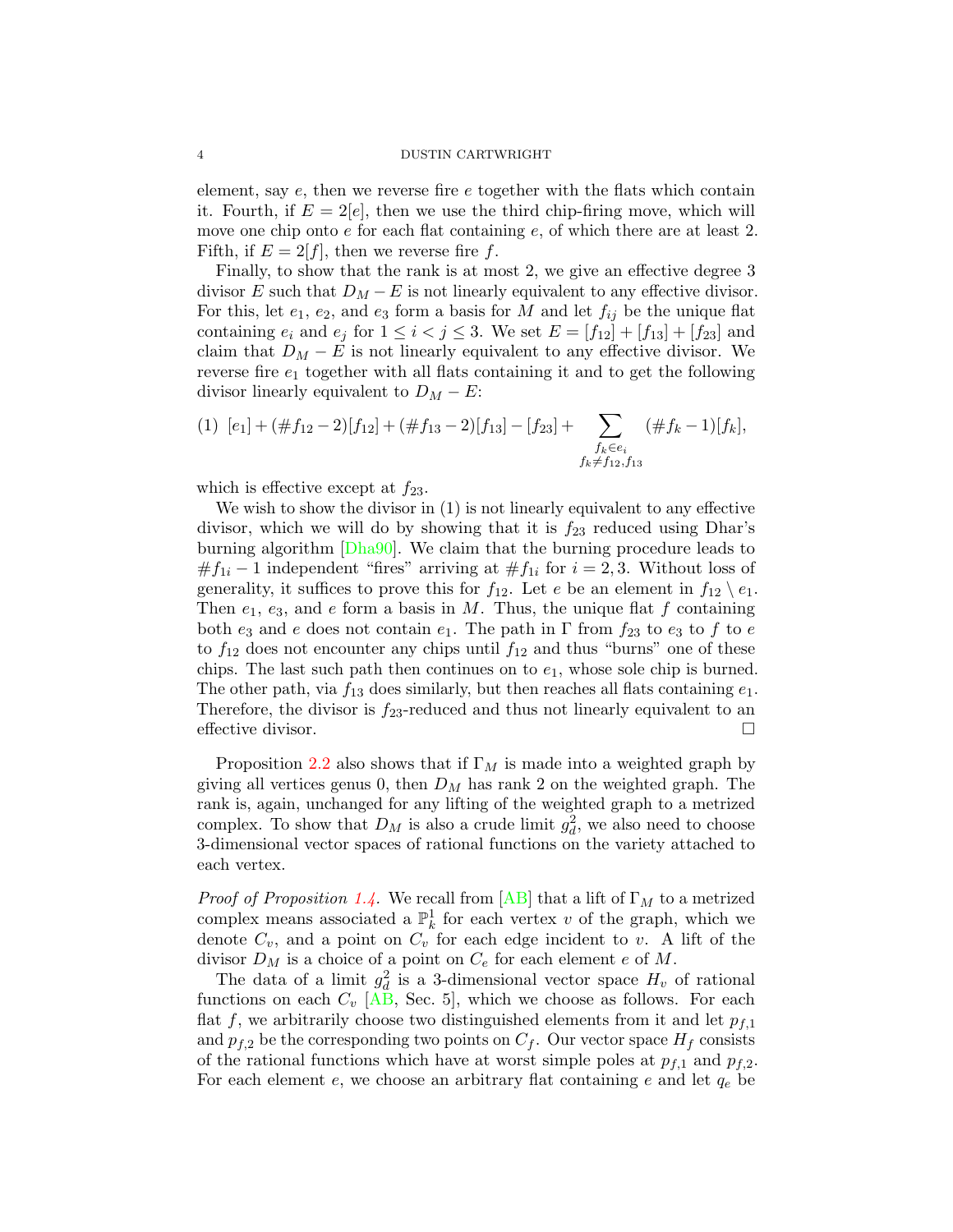the corresponding point on  $C_e$ . Our vector space  $H_e$  consists of the rational functions which have at worst poles at  $q_e$  and at the point of the lift of  $D_M$ .

Now to check that these vector spaces form a limit  $g_d^2$ , we need to show that the refined rank is 2. For this, we use the same "toolkit" functions as in the proof of Proposition [2.2,](#page-2-0) but we augment them with rational functions from the prescribed vector spaces on the algebraic curves. The first item from our toolkit was reverse firing a flat  $f$  to produce at least two points on  $C_f$ . We can use rational functions with poles at  $p_{f,1}$  and  $p_{f,2}$  to produce any degree two effective divisor on  $C_f$ . Note that we also need to use a rational function with a pole at the point of the divisor for each  $C_e$  such that  $e$  is an element of  $f$ .

The second item we needed in our toolkit was reverse firing an element e together with all of the flats which contain it. Here, for each element  $e'$ other than e, we use the rational function with a pole at the divisor and a zero at the point corresponding to the edge to the unique flat containing both  $e'$  and  $e$ . At each flat  $e$  containing  $e$ , we can use any function with a pole at  $p_{e,i}$ , where  $i \in \{1,2\}$  can be chosen to not be the edge leading to e. This produces a divisor at an arbitrary point of  $C_e$ .

The third and final function we used was the previous item followed by a reverse firing of e. Here, we use the same rational functions as before, but we can choose any rational function on  $C_e$  which has poles at the point of the divisor and  $q_e$ , thus giving us two arbitrary points on  $C_e$ . Thus, rational functions can be found from the prescribed vector spaces to induce a linear equivalence between the lift of  $D_M$  and any two points on the metrized  $\Box$ complex.  $\Box$ 

In the case of rank 1 divisors, lifts can be constructed using the theory of harmonic maps of metrized complexes, which gives a complete theory for tamely ramified maps to  $\mathbb{P}^1$  [\[ABBR\]](#page-14-9). A sufficient condition for lifting a rank 1 divisor is for it to be the underlying graph of a metrized complex which has a finite étale harmonic morphism to a tree (see  $[ABBR, Sec. 2]$  for precise definitions). These definitions are limited to the rank 1 case, but for rank 2 divisors we can subtract points to obtain a divisor of rank at least 1. In particular, if  $D_M$  lifts, then  $D_M - [e]$  will be the specialization of a rank 1 effective divisor for any element e. However, for all matroid divisors, the lifting criterion of [\[ABBR\]](#page-14-9) is satisfied.

Proposition 2.3. Let M be any rank 3 matroid and e any element of M. Then the divisor  $D_M - [e]$  is the fiber of a finite, generically étale morphism from a modification of  $\Gamma_M$  to a tree.

*Proof.* We construct a modification  $\widetilde{\Gamma}_M$  of  $\Gamma_M$  together with a generically étale morphism from  $\Gamma_M$  to a tree T. The tree T will be a star tree with a central vertex w, together with an unbounded edge, denoted  $r_f$ , for each flat f which does not contain  $e$ , and a single unbounded edge  $r_e$  corresponding to e. Our modification of  $\Gamma_M$  consists of adding the following unbounded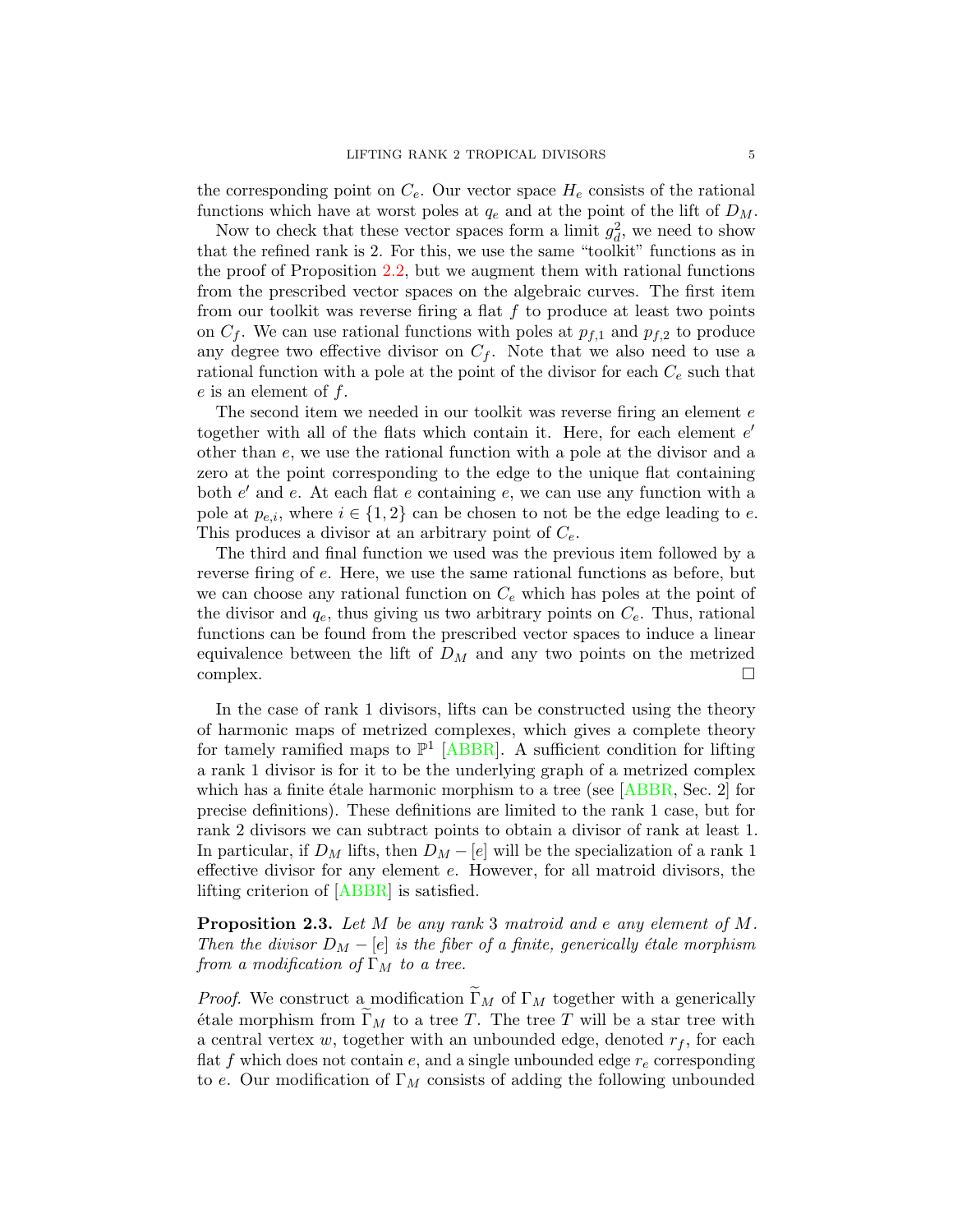

FIGURE 1. Generically étale morphism from  $\Gamma_M$  to a tree, such that the fiber over the central vertex of the tree is  $D_M - [e]$ . In this figure, f is a flat which doesn't contain e and  $e'$  is an arbitrary element of  $f$ .

edges: At  $e$ , we add one unbounded edge  $s_{e,f}$  for each flat f containing  $e$ . At each element  $e'$  other than  $e$ , we add one unbounded edge  $s_{e',f}$  for each flat  $f$ which contains neither e nor e'. At a flat f, we add unbounded edges  $s_{f,i}$ where i ranges from 1 to  $|f|$  if  $e \notin f$  and from 1 to  $|f| - 2$  if  $e \in f$ .

We now construct a generically étale map  $\phi$  from  $\Gamma_M$  to T. Each element other than  $e$  maps to the central vertex  $w$  of  $T$  and thus the fiber of  $w$  will be  $D_M - [e]$ , as desired. Each flat f not containing e maps to a point one unit of distance along the corresponding ray  $r_f$  of T. Then the rays  $s_{e',f}$ and  $s_{f,i}$  also map to the ray  $r_f$ , starting at w and  $\phi(w)$  respectively.

We map the vertex  $e$  to its unbounded ray  $r_e$ , at a distance of 2 from  $w$ , which leaves all of the flats containing  $e$  along the same ray at a distance of 1. The rays  $s_{e,f}$  and  $s_{f,i}$ , for flats f containing e also map to  $r_e$ , starting distances of 2 and 1 from w respectively.

To check that  $\phi$  is harmonic, we need to verify that locally, around each vertex v of  $\Gamma_M$ , the same number of edges map to each of the edges incident to  $\phi(v)$  [\[BN09,](#page-14-10) Sec. 2]. We do this for the case when v is a flat f and the case of elements is similar. If f does not contain e, then we there are  $|f|$ rays mapping to the unbounded side of  $r_f$  and the same number of edges mapping to the bounded side, connecting  $f$  to the elements it contains. If  $f$ does contain e, then there are  $|f| - 2$  rays mapping to the unbounded side of  $r_e$  together with the edge connecting f to e. On the bounded side of  $r_e$ , there are also  $|f| - 1$  edges, connecting f to the elements  $f \setminus \{e\}.$ 

Recall that  $\phi$  is generically étale if the ramification divisor R is supported on the infinite vertices of  $\Gamma_M$  [\[ABBR,](#page-14-9) Def. 2.17]. In our case, at a flat f or the element e, the degrees at the tangent directions of  $\phi(f)$  or  $\phi(e)$  are  $(d, d)$ , where d is either  $|f|, |f| - 1$ , or the number of flats containing e. At an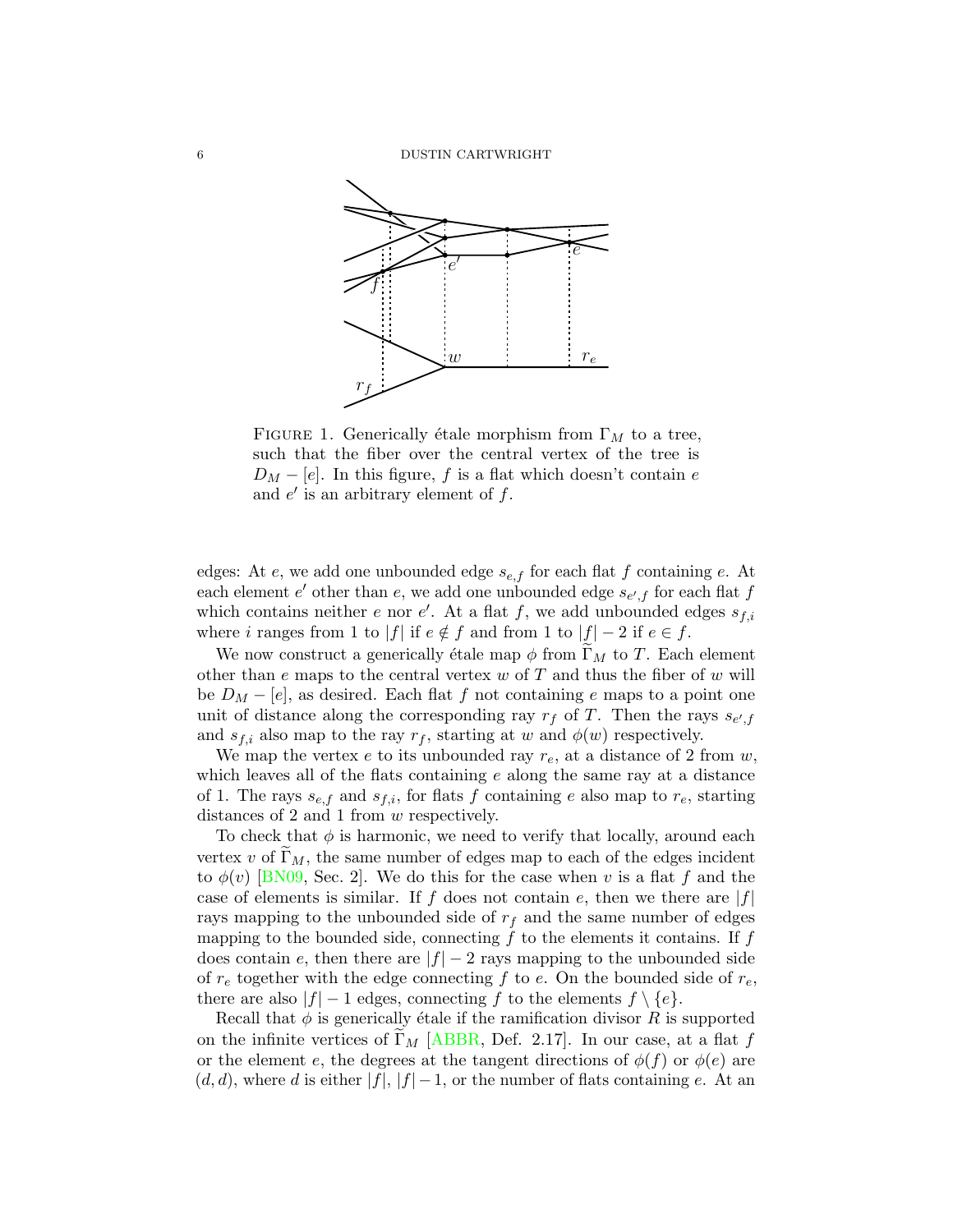element  $e' \neq e$ , the degrees at the tangent directions of  $\phi(e')$  are  $(1, 1, \ldots, 1)$ . In either case,  $(2.14.1)$  from [\[ABBR\]](#page-14-9) evaluates to 0.

Finally, we can lift  $\phi$  to a harmonic morphism of totally degenerate metrized complexes by attaching to a vertex v of  $\widetilde{\Gamma}_M$  either the map  $\mathbb{P}^1 \to \mathbb{P}^1$ defined by  $z \mapsto z^d$ , with d as above, or the identity map  $\mathbb{P}^1 \to \mathbb{P}^1$  for elements  $e' \neq e$ .  $\ell \neq e.$ 

# 3. Lifting matroid divisors

<span id="page-6-0"></span>In this section, we characterize the existence of lifts of matroid divisors. Our characterization is in terms of realizability of matroids. Recall from Section [2](#page-1-2) that a matroid is realizable over  $k$  if there exists a configuration of points in  $\mathbb{P}^2_k$  giving that matroid. For our lifting condition, we will need a notion which is slightly weaker when the field  $k$  is not algebraically closed.

**Definition 3.1.** Let k be a field. We say that a matroid M has a  $Galois$ invariant realization over an extension of  $k$  if there exists a finite scheme in  $\mathbb{P}_k^2$  which becomes a union of distinct points over  $\overline{k}$ , and these points realize M.

Equivalently, a Galois-invariant realization is a realization over a finite Galois extension  $k'$  of k such that the Galois group  $Gal(k'/k)$  permutes the points of the realization. Thus, the distinction between a realization and a Galois-invariant realization is only relevant for matroids which have non-trivial symmetries. Moreover, any matroid can be extended to one with no symmetries, without affecting realizability over infinite fields, by Lemma [3.10.](#page-11-0)

**Example 3.2.** Let M be the matroid determined by all 21 points of  $\mathbb{P}^2_{\mathbb{F}_4}$ . Then M is not realizable over  $\mathbb{P}^2_{\mathbb{F}_2}$  because it contains more than 7 elements, and there are only 7 points in  $\mathbb{P}^2_{\mathbb{F}_2}$ . However, M is clearly realizable over  $\mathbb{F}_4$ and the Galois group Gal( $\mathbb{F}_4/\mathbb{F}_2$ ) ≅  $\mathbb{Z}/2$  acts on these points by swapping pairs. Thus, M has a Galois-invariant realization over an extension of  $\mathbb{F}_2$ .

Example 3.3. Let M be the Hesse matroid of 9 elements and 12 flats. Then M is not realizable over  $\mathbb R$  by the Sylvester-Gallai theorem. However, the flex points of any elliptic curve are a realization of M over the complex numbers. If the elliptic curve is defined over  $\mathbb{R}$ , then the set of all flexes points is also defined over  $\mathbb{R}$ , so M has a Galois-invariant realization over an extension of R.

<span id="page-6-1"></span>**Theorem 3.4.** Let  $\Gamma_M$  and  $D_M$  be the graph and divisor obtained from a rank 3 simple matroid M as in Section [2.](#page-1-2) Also, let R be any discrete valuation ring with residue field k. If  $D_M$  lifts over a discrete valuation ring R, then the matroid M has a Galois-invariant realization over an extension of  $k$ .

*Proof.* Let  $\mathfrak X$  be the semistable family over R and D a rank 2 divisor on the general fiber of  $\mathfrak X$  specializing to  $D_M$ . First, we make the simplifying assumption that the components of the special fiber are geometrically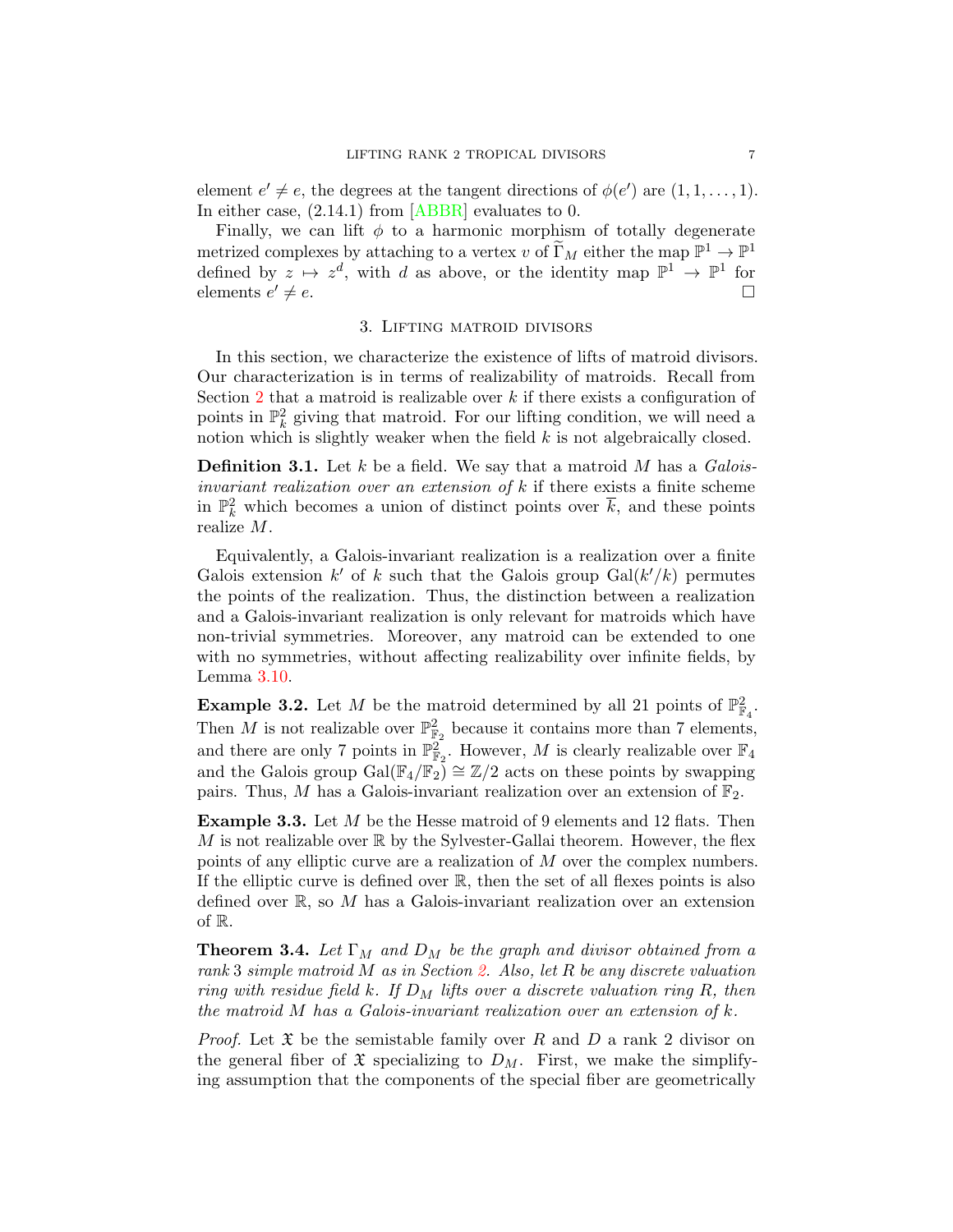irreducible. Let  $\overline{D}$  denote the closure in  $\mathfrak X$  of the divisor on the general fiber. By assumption,  $H^0(\mathfrak{X},\mathcal{O}(\overline{D}))$  is isomorphic to the free R-module  $R^3$ . By restricting a basis of these sections to the special fiber  $\mathfrak{X}_0$ , we have a rank 2 linear series on the reducible curve  $\mathfrak{X}_0$ . Since  $\overline{D}$  doesn't intersect the components of  $\mathfrak{X}_0$  corresponding to the flats of M and  $\Gamma_M$  is bipartite, D doesn't intersect any of the nodes of  $\mathfrak{X}_0$ . Thus, the base locus of our linear series consists of a finite number of smooth points of  $\mathfrak{X}_0$ . Since the base locus consists of smooth points, we can subtract the base points to get a regular, non-degenerate morphism  $\phi \colon \mathfrak{X}_0 \to \mathbb{P}^2_k$ .

By the assumption that  $D$  specializes to  $D_M$ , we have an upper bound on the degree of  $\phi$  restricted to each component of  $\mathfrak{X}_0$ . For a flat f of M, the corresponding component  $C_f$  has degree 0 under  $\phi$ , so  $\phi(C_f)$  consists of a single point. For an element  $e$ , the corresponding component  $C_e$  has either degree 1 or degree 0 depending on whether or not the intersection of D with  $C_e$  is contained in the base locus. If it is in the base locus, then  $C_e$  again maps to a point, and if not,  $C_e$  must map isomorphically to a line in  $\mathbb{P}_k^2$ . Thus, the image  $\phi(\mathfrak{X}_0)$  is a union of lines in  $\mathbb{P}_k^2$ , which we will show to be a realization of the matroid  $M$ . Let  $f$  be a flat of  $M$ . Since the component of  $\mathfrak{X}_0$  corresponding to f maps to a point, the images of the components corresponding to the elements in f all have a common point of intersection.

Now let  $e_1$  be an element of M and suppose that the component  $C_{e_1}$ maps to a point  $\phi(C_{e_1})$ . Since every other element  $e'$  is in a flat with  $e_1$ , that means that  $\phi(C_{e'})$ , the image of the corresponding component must contain the point  $\phi(C_{e_1})$ . Since  $\phi$  is non-degenerate, there must be at least one component  $C_{e_2}$  which maps to a line. Let  $e_3$  be an element of M which completes  $\{e_1, e_2\}$  to a basis. Thus, the flat containing  $e_2$  and  $e_1$  is distinct from the flat containing  $e_2$  and  $e_3$ . Since  $\phi$  maps  $C_{e_2}$  isomorphically onto its image, this means that  $\phi(C_{e_3})$  must meet  $\phi(C_{e_2})$  at a point distinct from the point  $\phi(C_{e_1})$ . Thus,  $\phi(C_{e_3})$  must equal  $\phi(C_{e_2})$ . Any other element  $e''$  in M forms a basis with  $e_1$  and either  $e_2$  or  $e_3$  (or both). In either case, the same argument again shows that  $C_{e''}$  must map to the same line as  $C_{e_2}$  and  $C_{e_3}$ . Again, since  $\phi$  is non-degenerate, this is impossible. Thus, we conclude that  $\phi$  maps each component  $C_e$  corresponding to an element e isomorphically onto a line in  $\mathbb{P}_k^2$ . We've already shown that for any set of elements in a flat, the corresponding lines intersect at the same point. Moreover, because each component  $C_e$  maps isomorphically onto its image, distinct flats must correspond to distinct points in  $\mathbb{P}_k^2$ . Thus,  $\phi(\mathfrak{X}_0)$  is a realization of the matroid M.

If the components of the special fiber are not geometrically irreducible, then we can find a finite étale extension  $R'$  of R over which they are. In our construction of a realization of M over the residue field of  $R'$ , we can assume that we've chosen a basis of  $H^0(\mathfrak{X}\times_R R',\mathcal{O})$  that's defined over R. Then, the matroid realization will be the base extension of a map of k-schemes  $\mathfrak{X}_0 \to \mathbb{P}^2_k$ . We let k' be the Galois closure of the residue field of R'. Then  $Gal(k'/k)$ acts on the realization of M over  $k'$ , but the total collection of hyperplanes is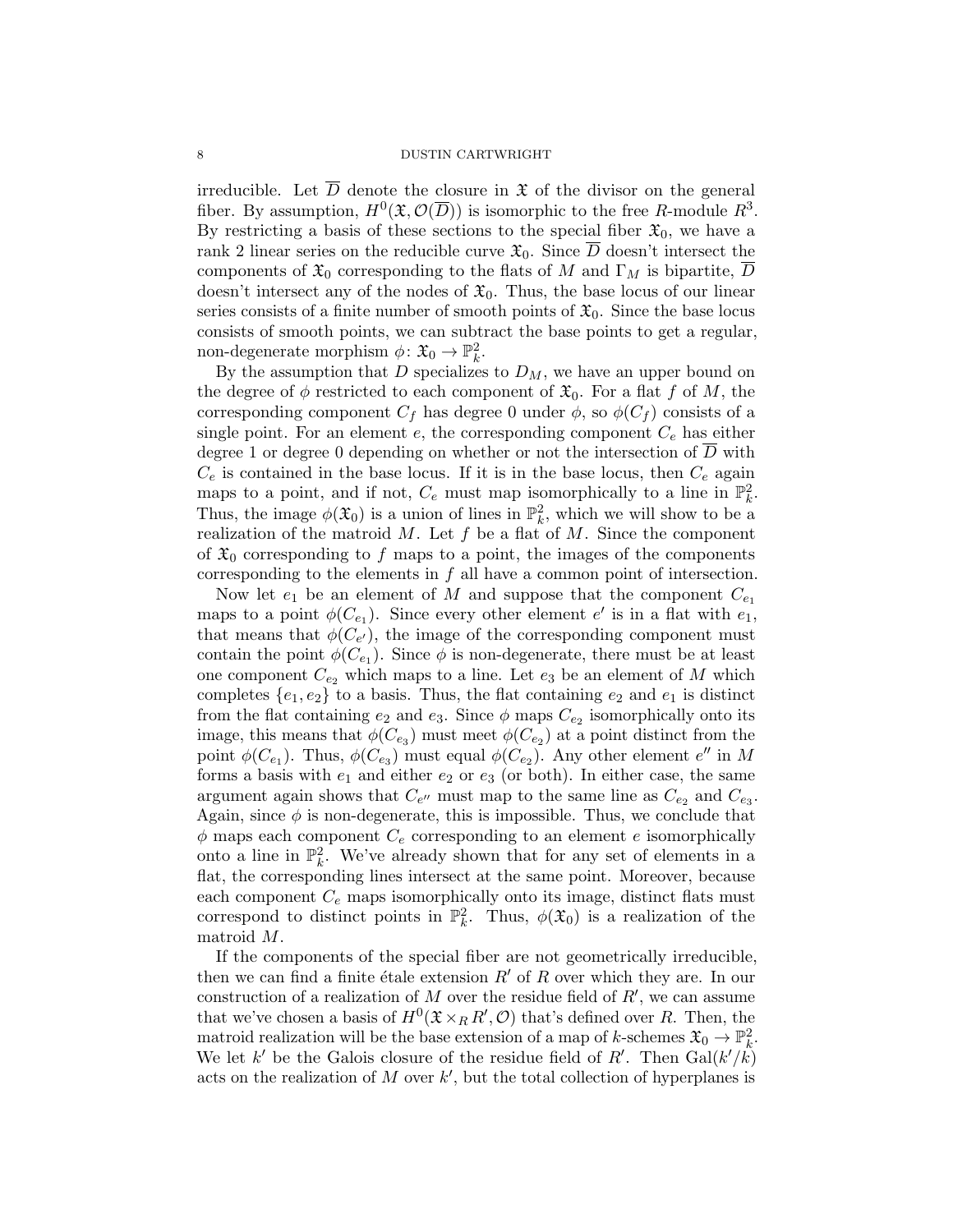defined over  $k$ , and thus invariant. Thus,  $M$  has a Galois-invariant realization over an extension of k as desired.  $\square$ 

For the converse of Theorem [3.4,](#page-6-1) we need to consider realizations of matroids over discrete valuations ring  $R$ . We say that a rank 3 matroid  $M$ is realizable over R if there exist R-points in  $\mathbb{P}^2$  whose images in both the residue field and the fraction field realize  $M$ . For example, if  $R$  contains a field over which M is realizable, then M is realizable over R. We say that  $M$  has a Galois-invariant realization over an extension of  $R$  if there exists a finite, flat scheme in  $\mathbb{P}^2$  whose special and general fiber are Galois-invariant realizations of  $M$  over extensions of the residue field and fraction field of  $R$ , respectively.

For a rank 3 matroid, a *complete flag* consists of the pair of an element e and a flat  $f$  such that  $e$  is contained in  $f$ .

<span id="page-8-0"></span>**Theorem 3.5.** Let R be the discrete valuation ring with residue field k. Let M be a simple rank 3 matroid with a Galois-invariant realization over an extension of R. Assume that  $|k| > m - 2n + 1$ , where n is the number of elements of  $M$  and  $m$  is the number of complete flags. Then there exists a regular semistable model  $\mathfrak X$  over R whose dual graph is  $\Gamma_M$  and a rank 2 divisor D on the general fiber of  $\mathfrak X$  such that D specializes to  $D_M$ .

Note that Theorem [3.5](#page-8-0) puts no assumptions on the DVR other than the cardinality of the residue field. In contrast, a semistable model is only known to exist for an arbitrary graph when the valuation ring is complete.

We construct the semistable family in Theorem [3.5](#page-8-0) using a blow-up of projective space. We begin with a computation of the Euler for this blow-up.

<span id="page-8-2"></span>**Lemma 3.6.** Let S be the blow-up of  $\mathbb{P}^2$  at the points of intersection of an arrangement of n lines. If  $A$  is the union of the strict transforms of the lines and the exceptional divisors, then the dimension of  $H^0(S, \mathcal{O}(A))$  is at least  $2n + 1$ .

*Proof.* We first use Riemann-Roch to compute that  $\chi(\mathcal{O}(A))$  is  $2n + 1$ . Let m be the number of complete flags of  $M$ . We let  $H$  denote the pullback of the class of a line on  $\mathbb{P}^2$  and  $C_f$  to denote the exceptional lines. Then, we have the following linear equivalences

$$
A \sim nH - \sum_{f} (\#f - 1)C_f
$$
  

$$
K_S \sim -3H + \sum_{f} C_f
$$

Now, Riemann-Roch for surfaces tells us that

<span id="page-8-1"></span>
$$
\chi(\mathcal{O}(A)) = \frac{A^2 - A \cdot K_S}{2} + 1 = \frac{n^2 - \sum_f (\#f - 1)^2 + 3n - \sum_f (\#f - 1)}{2} + 1
$$
  
(2)
$$
= \frac{n^2 + 3n - \sum_f (\#f)^2 + \sum_f (\#f)}{2} + 1.
$$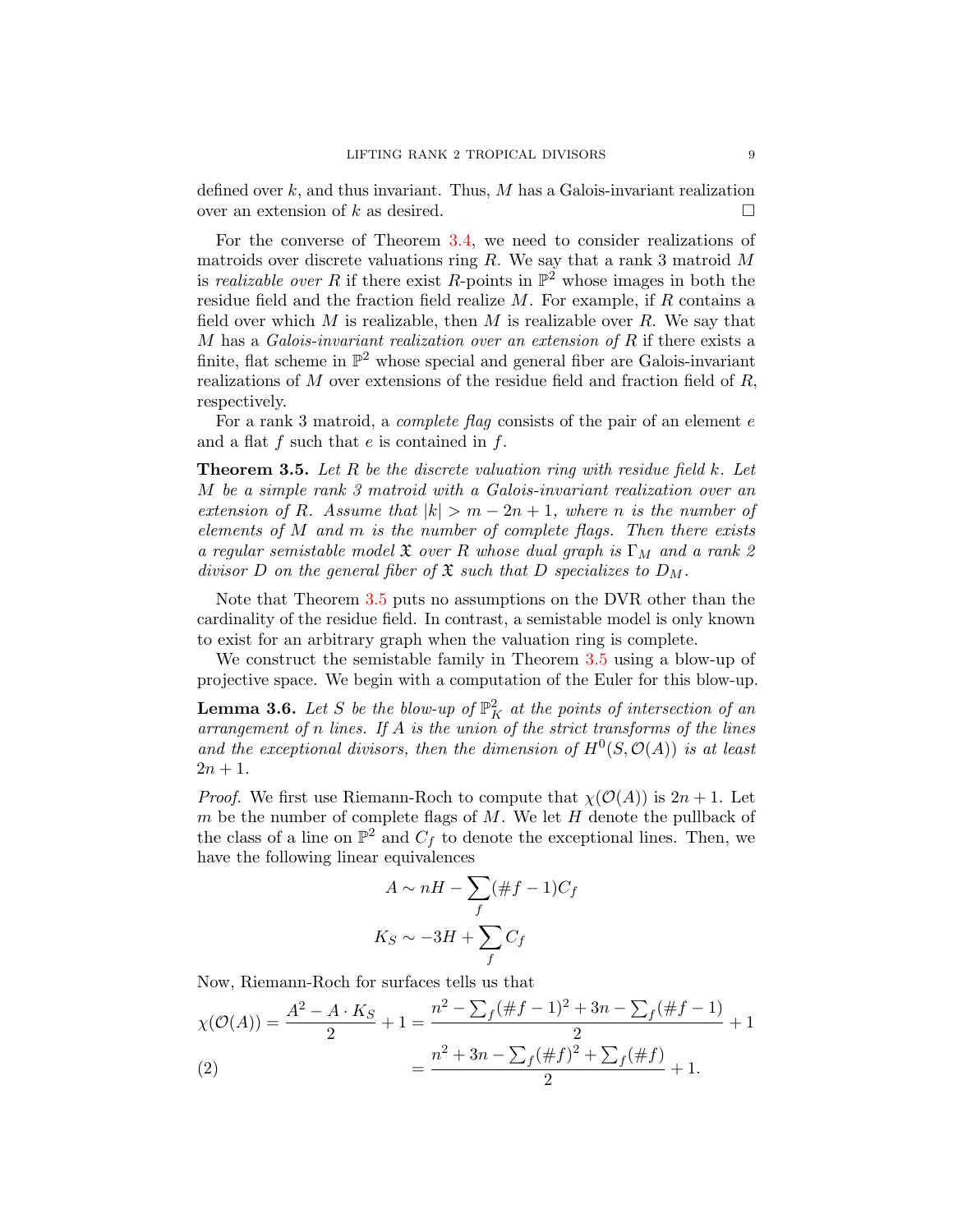We can think of the summation  $\sum_f (\# f)^2$  as an enumeration of all triples of a flat and two elements of the flat. Since two distinct elements uniquely determine a flat, we have the identity that  $\sum_{f}(\# f)^2 = n(n-1) + m$ . Moreover,  $\sum_{f}(\# f) = m$ , so [\(2\)](#page-8-1) simplifies to  $\chi(\mathcal{O}(A)) = 2n + 1$ .

It now suffices to prove that  $H^2(S, \mathcal{O}(A))$  is zero, for which it will be sufficient, by Serre duality, to show that  $K_S - A$  is not linearly equivalent to an effective divisor. The push-forward of  $K_S - A$  to  $\mathbb{P}^2$  is  $-(n+3)H$ , which is not effective, so  $K_S - A$  is not linearly equivalent to any effective divisor, and so  $H^2(S, \mathcal{O}(A))$  must be zero. Thus,

$$
\chi(\mathcal{O}(A)) = H^0(S, \mathcal{O}(A)) - H^1(S, \mathcal{O}(A)) \le H^0(S, \mathcal{O}(A)),
$$

which together with the computation above yields the desired inequality.  $\Box$ 

*Proof of Theorem [3.5.](#page-8-0)* We first assume that M is realizable over  $R$ , and then at the end, we'll handle Galois-invariant realizations over extensions. Thus, we can fix a realization of M as a set of hyperplanes in  $\mathbb{P}^2_R$ , and let S be the blow-up of  $\mathbb{P}^2_R$  at all the points of intersections of the hyperplanes. We let the divisor  $A \subset S$  be the sum of the strict transforms of the hyperplanes and the exceptional divisors. Note that  $A$  is a simple normal crossing divisor whose dual complex is  $\Gamma_M$ . As in the proof of Theorem [3.4,](#page-6-1) we denote the components of A as  $C_f$  and  $C_e$  corresponding to a flat f and an element e of M respectively.

We claim that  $A$  is a base point free divisor on  $S$ . Any two hyperplanes of the matroid configuration are linearly equivalent in  $\mathbb{P}^2_R$ . The preimage of a linear equivalence between hyperplanes corresponding to elements  $e$  and  $e'$ is the divisor:

$$
[C_{e'}] - [C_e] + \sum_{f \colon e' \in f, e \notin f} [C_f] - \sum_{f \colon e \in f, e' \notin f} [C_f].
$$

Thus, we have a linear equivalence between A and a divisor which doesn't contain  $C_e$ , nor  $C_f$  for any of the flats containing e but not e'. By varying  $e$  and  $e'$ , we get linearly equivalent divisors whose common intersection is empty. Therefore, the complete linear series of A defines a regular morphism  $\phi: S \to \mathbb{P}^N_R$  for some N.

We now look for a function  $g \in H^0(S, \mathcal{O}(A))$  which does not vanish at the nodes of  $A$ . For each of the  $m$  nodes, the condition of containing that node amounts to one linear condition on the reduction  $H^0(S, \mathcal{O}(A)) \otimes_R k$ . Since  $A$  is base point free, this is a non-trivial linear condition, defining a hyperplane. Moreover, because of the degrees of the intersection of A with its components, the only functions vanishing on all of the nodes are multiples of the defining equation of A. By Lemmas [3.6](#page-8-2) and [3.7](#page-10-0) and our assumption on the cardinality of the residue field, we can find an element of  $H^0(S, \mathcal{O}(A)) \otimes_R k$  and thus of  $H^0(S, \mathcal{O}(A))$  avoiding all these hyperplanes and we will call this g. Now we set  $\mathfrak X$  to be the scheme defined by  $h + \pi g$ , where h is the defining equation of A and  $\pi$  is a uniformizer of R. It is clear that  $\mathfrak X$  is a flat family of curves over R whose special fiber is A and thus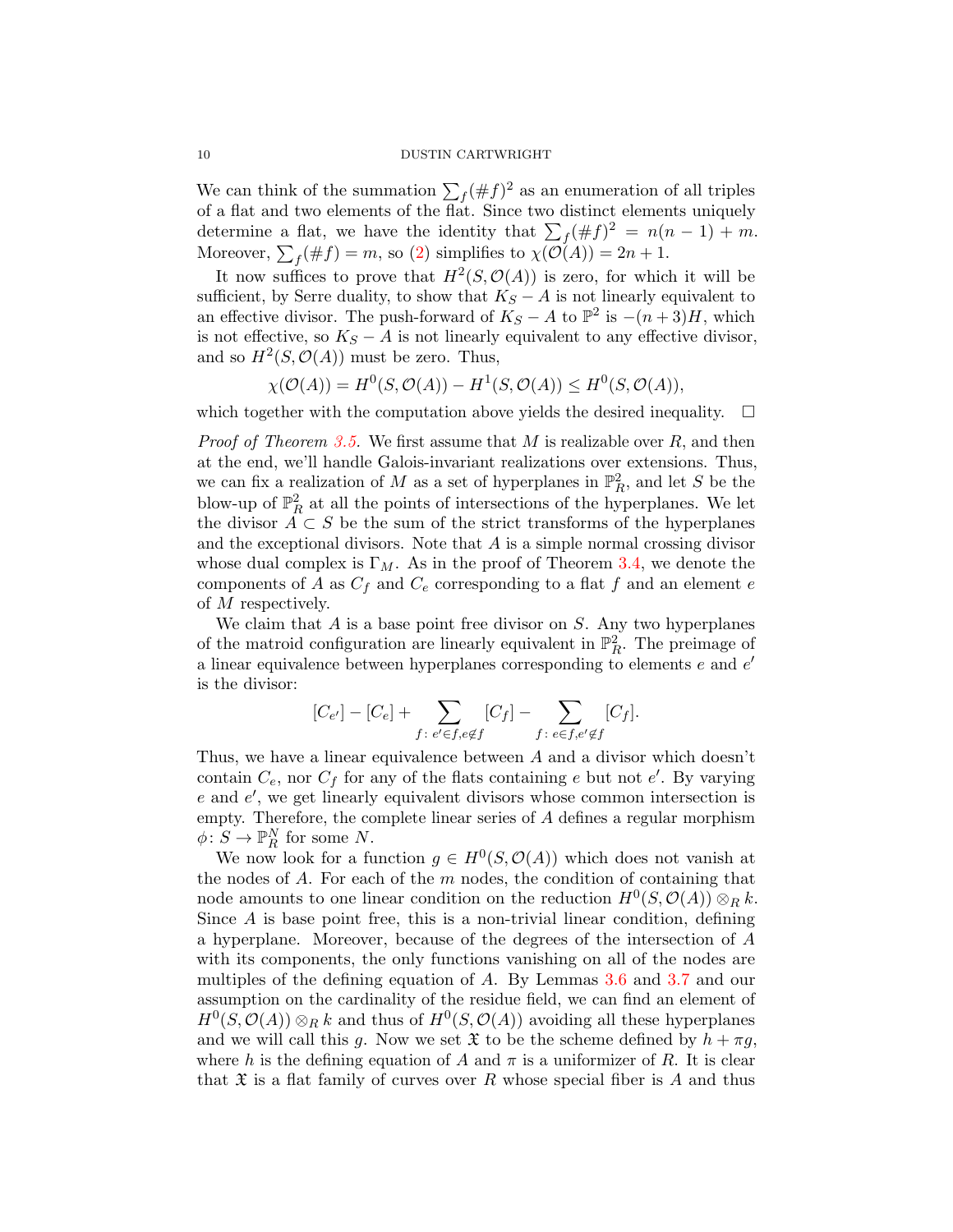has dual graph  $\Gamma_M$ . It remains to check that  $\mathfrak X$  is regular and for this it is sufficient to check the nodes of  $A_k$ . In the local ring of a node, h is in the square of the maximal ideal, but by construction  $\pi g$  is not, and thus, at this point  $\mathfrak X$  is regular.

Finally, we can take  $D$  to be the preimage of any hyperplane in  $\mathbb{P}^2_R$  which misses the points of intersection. Again, by Lemma [3.7,](#page-10-0) it is sufficient that that  $|k| > \ell - 2$ , where  $\ell$  is the number of flats. We claim that  $\ell - 2 \leq m - 2n + 1$ , which we've assumed to be less |k|. This claim can be proved using the induction in Theorem [4.1,](#page-12-0) but it also follows from Riemann-Roch for graphs [\[BN07,](#page-14-11) Thm. 1.12]. Since  $\Gamma_M$  has genus  $m - \ell - n + 1$ , then the Riemann-Roch inequality tells us that

$$
2 = r(D_M) \ge n - (m - \ell - n + 1) = \ell - m + 2n - 1,
$$

which is equivalent to the desired inequality.

Now, we assume that M may only have a Galois-invariant realization over an extension of R. We can construct the blow-up  $S$  in the same way, since the singular locus of the hyperplane configuration is defined over  $R$ . Again, the divisor A is base point free, because we've already checked that it is base point free after passing to an extension where the hyperplanes are defined. Finally, we need to choose the function  $g$  and the hyperplane which pulls back to D by avoiding certain linear conditions defined over an extension of k. However, when restricted to  $k$ , these remain linear conditions, possibly of higher codimension, so we can again avoid them under our hypothesis on  $|k|$ .

<span id="page-10-0"></span>**Lemma 3.7.** Let k be the field of cardinality q and let  $H_1, \ldots, H_m$  be hyperplanes in the vector space  $k^N$ . Let c be the codimension of the intersection  $H_1 \cap \cdots \cap H_m$ . If  $q > m - c + 1$ , then there exists a point in  $k^N$  not contained in any hyperplane.

*Proof.* We first quotient out by the intersection  $H_1 \cap \cdots \cap H_m$ , so we're working in a vector space of dimension  $c$  and we know that no non-zero vector is contained in all hyperplanes. This means that the vectors defining the hyperplanes span the dual vector space, so we can choose a subset as a basis. Thus, we assume that the first c hyperplanes are the coordinate hyperplanes. The complement of these consists of all vectors with non-zero coordinates, of which there are  $(q-1)^c$ . Each of the remaining  $m - c$ hyperplanes contains at most  $(q-1)^{c-1}$  of these. Our assumption is that  $q - 1 > m - c$ , so there must be at least one point not contained in any of the hyperplanes.  $\Box$ 

**Example 3.8.** Let M be the Fano matroid, which whose realization in  $\mathbb{P}^2_{\mathbb{F}_2}$ consists of all  $7 \mathbb{F}_2$ -points. Then M is realizable over a field if and only if the field has equicharacteristic 2. Thus, by Theorem [3.4,](#page-6-1) a necessary condition for  $\Gamma_M$  and  $D_M$  to lift over a valuation ring R is that the residue field of R has characteristic 2. On the other hand, M has 7 elements and 21 complete flags, so Theorem [3.5](#page-8-0) says that if  $R$  has equicharacteristic 2 and the residue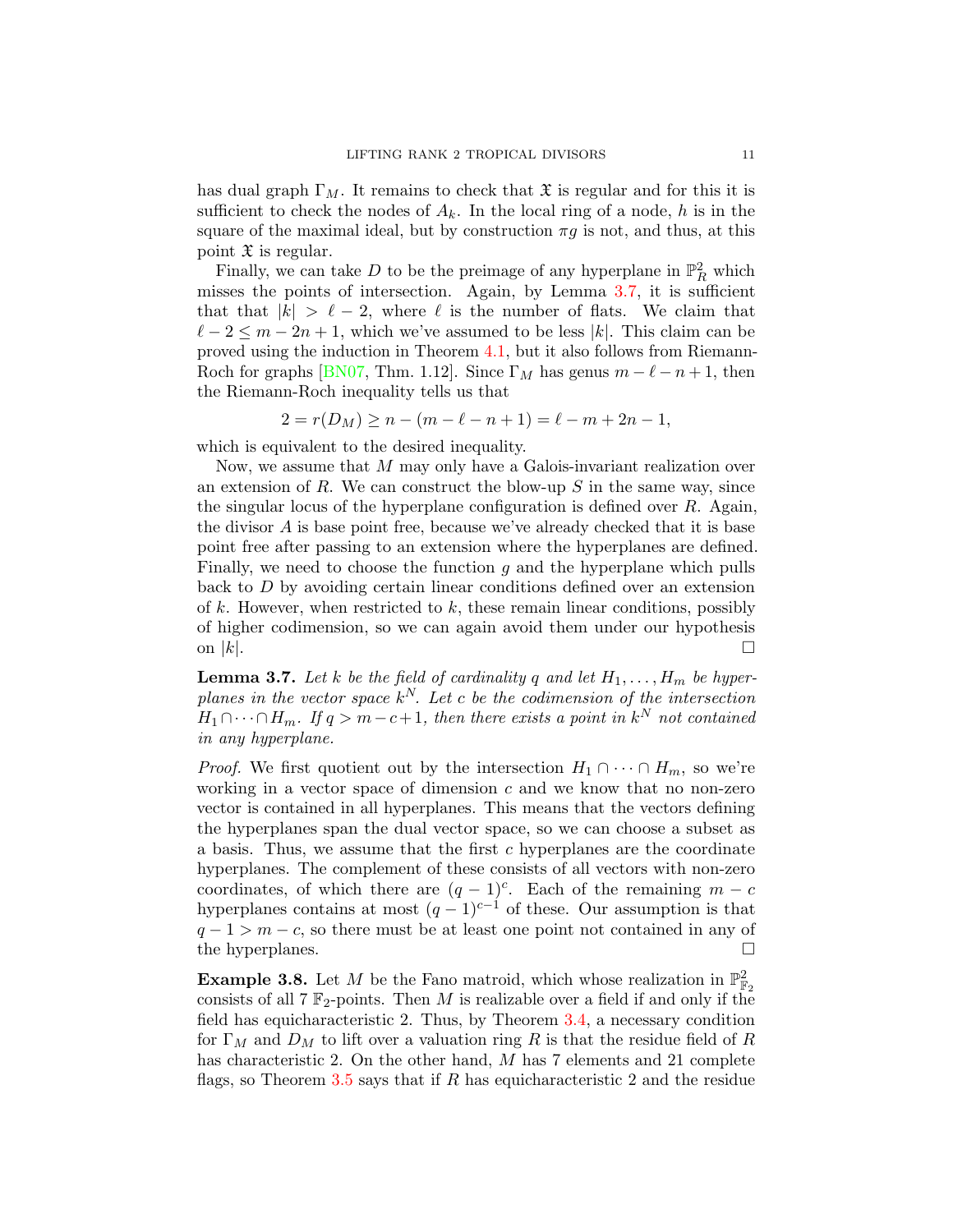field of R has more than 8 elements, then  $\Gamma_M$  and  $D_M$  lift over R. We do not know if there exists a lift of  $\Gamma_M$  and  $D_M$  over any valuation ring of mixed characteristic 2.

**Example 3.9.** Conversely, let  $M$  be the non-Fano matroid, which is realizable over k if and only M has characteristic not equal to 2. Moreover,  $M$ is realizable over any valuation ring R in which 2 is invertible. Thus, if  $\Gamma_M$ and  $D_M$  lift over a valuation ring R, then the residue field of R must have characteristic different than 2 by Theorem [3.4.](#page-6-1) The converse is true, so long as the residue field has more than 11 elements by Theorem [3.5.](#page-8-0)

Since Theorems [3.4](#page-6-1) and [3.5](#page-8-0) refer to Galois-invariant realizations, we will need the following lemma, which relates these to the more standard notion of matroid realizations.

<span id="page-11-0"></span>**Lemma 3.10.** Let  $M$  be a matroid. Then there exists a matroid  $M'$  such that for any infinite field  $k$ , the following are equivalent:

- $(1)$  M has a realization over k.
- (2)  $M'$  has a realization over k.
- (3)  $M'$  has a Galois-invariant realization over an extension of k.

Proof. We use the following construction of an extension of a matroid. Suppose that M is a rank 2 matroid and f is a flat of M. The we construct a matroid  $M''$  which contains the elements of  $M$ , together with an additional element x. The flats of  $M''$  are those of M, except that f is replaced by  $f \cup \{x\}$ , and two-element flats for x and every element not in f. By repeated applications of this construction, we can construct a matroid  $M'$  such that every flat of  $M$  has a different number of elements in  $M'$ .

Now we prove that the conditions in the lemma statement are equivalent for this choice of  $M'$ . First, assume that M has a realization over an infinite field k. We can inductively extend this to a realization of  $M'$ . At each step, when adding an element x as above, it is sufficient to place x at a point along the line corresponding to  $F$  such that it doesn't coincide with any of the other points, and it is not contained in any of the lines spanned by two points not in  $F$ . We can choose such a point for  $x$  since  $k$  is infinite. Second, if  $M'$  has a realization over k, then by definition, it has a Galois-invariant realization over an extension of k.

Finally, we suppose that  $M'$  has a Galois-invariant realization over an extension of  $k$  and we want to show that  $M$  has a realization over  $k$ . Suppose we have a realization over a Galois extension  $k'$  of k. Since all the flats from the original matroid contain different numbers of points, the Galois group does not permute the corresponding lines in the realization. Therefore, the lines and thus also the points from the original matroid M must be defined over k. Therefore, the restriction of this realization gives a realization of  $M$ over k, which completes the proof of the lemma.  $\Box$ 

*Proof of Theorem [1.1.](#page-0-0)* As in the theorem statement, let  $X$  be a scheme of finite type over  $\mathbb Z$ . We choose an affine open cover of X and let  $\widetilde{X}$  be the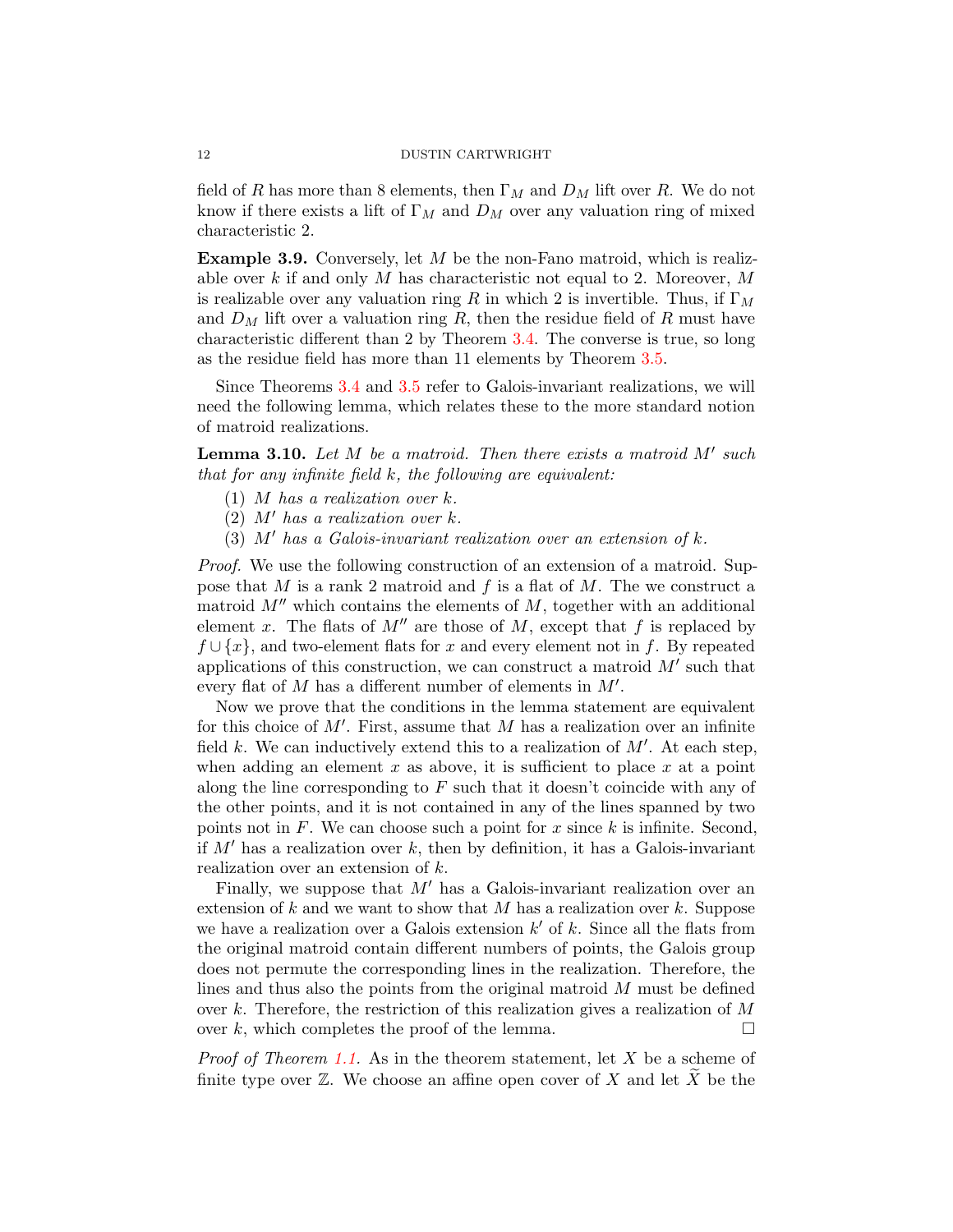

FIGURE 2. Matroids from Theorem [4.1](#page-12-0)

disjoint union of these affine schemes. By the scheme-theoretic version of Mnev's universality theorem, there is a matroid  $M$  whose realization space is isomorphic to an open subset U of  $\widetilde{X} \times \mathbb{A}^N$  in such a way that U maps surjectively onto X [\[Laf03,](#page-14-4) Thm. 1.14]. Now let  $M'$  be the matroid as in Lemma [3.10](#page-11-0) and we claim that  $\Gamma_{M'}$  and  $D_{M'}$  have the desired properties for the theorem.

Let  $k$  be any infinite field, and then  $X$  clearly has a  $k$ -point if and only if  $\widetilde{X}$  has a k-point. Likewise, since k is infinite, any non-empty subset of  $\mathbb{A}_k^N$ has a  $k$ -point, so U also has a  $k$ -point if and only if X has a  $k$ -point. By Lemma [3.10,](#page-11-0) these conditions are equivalent to  $M'$  having a Galois-invariant realization over an extension of k. Supposing that X has a k-point and thus M' has a realization over k, then  $\Gamma_{M'}$  and  $D_{M'}$  have a lifting over  $k[[t]]$  by Theorem [3.5.](#page-8-0) Conversely, if  $D_{M'}$  has a lifting over  $k[[t]]$ , then  $M'$  has a Galois-invariant realization over an extension of  $k$  by Theorem [3.4,](#page-6-1) and thus M has a realization over k by Lemma [3.10,](#page-11-0) so X has a k-point.  $\square$ 

## 4. Brill-Noether theory

In the theory of limit linear series, a key technique is the observation that that if the moduli space of limit linear series on the degenerate curve has the expected dimension then it lifts to a linear series [\[EH86,](#page-14-12) Thm. 3.4]. Here, the expected dimension of limit linear series of degree d and rank r on a curve of genus g is  $\rho(g, r, d) = g - (r + 1)(g + r - d)$ . It is natural to ask if a tropical analogue of this result is true: if the dimension of the moduli space of divisor classes on a tropical curve of degree  $d$  and rank at least  $r$ has (local) dimension  $\rho(g, r, d)$ , then does every such divisor lift?

In this section, we show that the divisors  $D_M$  on graphs  $G_M$  do not provide a negative answer to this question. We begin with the following classification:

<span id="page-12-0"></span>**Theorem 4.1.** Let M is a rank 3 simple matroid, with q and d equal to the genus of  $\Gamma_M$  and degree of  $D_M$  respectively. If  $\rho(g, 2, d) \geq 0$ , then M is one of the following matroids:

- <span id="page-12-1"></span>(1) The one element extension of the uniform matroid  $U_{2,n-1}$ , with  $\rho = n - 2.$
- <span id="page-12-3"></span>(2) The uniform matroid  $U_{4,3}$ , with  $\rho = 0$ .
- <span id="page-12-2"></span>(3) The matroid formed by the vectors:  $(1,0,0)$ ,  $(1,0,1)$ ,  $(0,0,1)$ ,  $(0,1,1)$ ,  $(0, 1, 0), with \rho = 1.$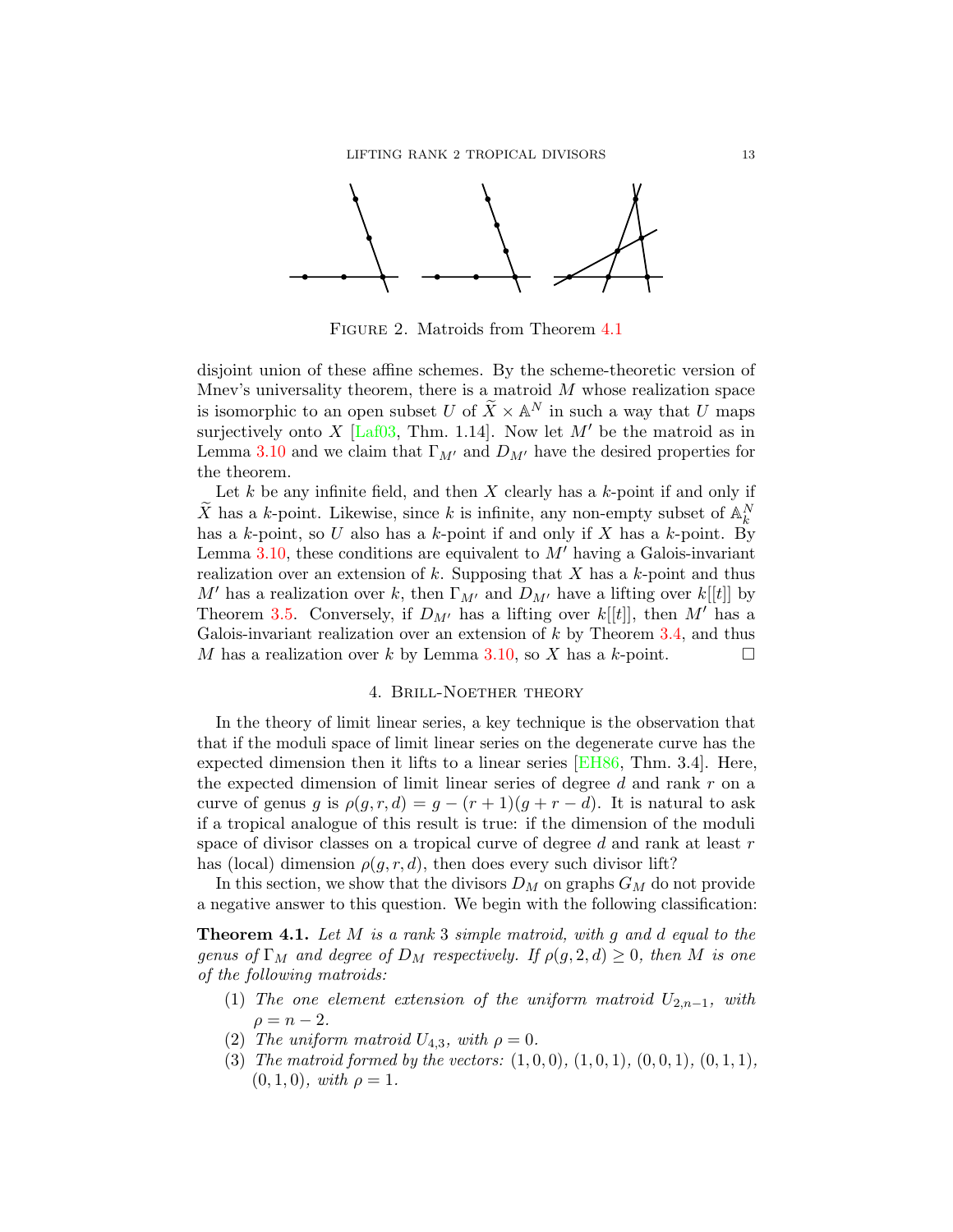- <span id="page-13-1"></span>(4) The matroid in the previous example together with  $(1,0,\lambda)$  for any element  $\lambda$  of the field other than 1 and 0, with  $\rho = 0$ .
- <span id="page-13-2"></span>(5) The matroid consisting of the point of intersection between any pair in a collection of 4 generic lines, for which we can take the coordinates to be the vectors from (3) together with  $(1,1,1)$ , with  $\rho = 0$ .

*Proof.* We first compute the invariants for the graph  $\Gamma_D$  and divisor  $D_M$ constructed in Section [2.](#page-1-2) As in that section, we let  $n$  be the number of elements of  $M, \ell$  the number of flats and m the number of complete flags. Since  $\Gamma_D$  consists of m edges and  $n + \ell$  vertices, it has genus  $m - n - \ell + 1$ . It is also immediate from its definition that  $D_M$  has degree n. Thus, the expected dimension of rank 2 divisors is

<span id="page-13-0"></span>
$$
(3) \quad \rho = m - n - \ell + 1 - 3((m - n - \ell + 1) + 2 - n) = 5n + 2\ell - 2m - 8
$$

Now, we consider what what happens when we remove a single element  $e$ , where  $e$  is not contained in all bases. For every flat containing  $e$ , we decrease the number of complete flags by 1 if that flat contains at least 3 elements, and if it contains 2 elements, then we decrease the number of flags by 2 and the number of flats by 1. Thus, by [\(3\)](#page-13-0),  $\rho$  drops by 5 − 2f, where f is the number of flats in M which contain e. Since e must be contained in at least 2 flats, either  $M \setminus e$ , the matroid formed by removing e has positive  $\rho$  or e is contained in exactly 2 flats.

We first consider the latter case, in which e is contained in exactly two flats, which we assume to have cardinality  $a + 1$  and  $b + 1$  respectively. The integers a and b completely determine the matroid because all the other flats consist of a pair of elements, one from each of these sets. Thus, there are  $ab + 2$  flats and  $2ab + a + b + 2$  complete flags. By using [\(3\)](#page-13-0), we get

$$
\rho = 5(a+b+1) + 2(ab+2) - 2(2ab + a + b + 2) - 8 = -2ab + 3a + 3b - 3.
$$

It's possible to check, that up to swapping a and b, the only non-negative values of this equation are for  $a = 1$  and b arbitrary or  $a = 2$  and b is 2 or 3. These correspond to cases  $(1)$ ,  $(3)$ , and  $(4)$  respectively from the theorem statement.

Now we consider the case that e contained in more than two flats, in which case  $M \setminus e$  satisfies  $\rho > 0$ . By induction on the number of elements, we can assume that  $M \setminus e$  is on our list, in which case the possibilities with  $\rho > 0$ are  $(1)$  and case  $(3)$ . For the former matroid, if e is contained in a flat of  $M \setminus e$ , then M is a matroid of the type from the previous paragraph, with a equal to 1 or 2. On the other hand, if e contained only in 2-element flats, then e is contained in  $n-1$  flats, so

$$
\rho(M) = \rho(M \setminus e) + 5 - 2(n - 1) = (n - 3) + 7 - 2n = 4 - n.
$$

The only possibility is  $n = 4$ , for which we get [\(2\)](#page-12-3), the uniform matroid. Finally, if  $M \setminus e$  is the matroid in case [\(3\)](#page-12-2), then the only relevant possibilities are those for which  $e$  is contained in at most 3 flats, for which the possible matroids are  $(4)$  or  $(5)$ .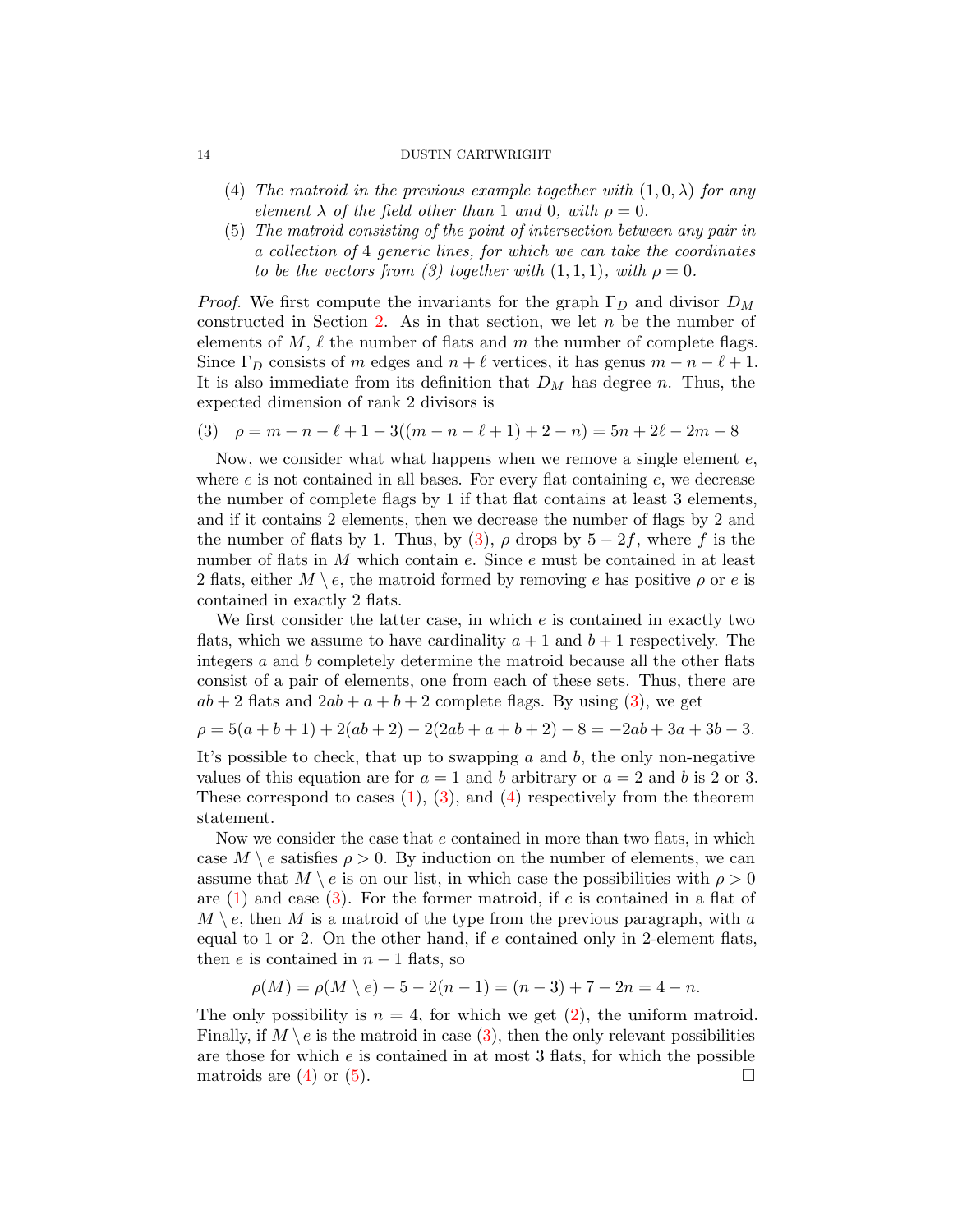**Proposition 4.2.** If R is any DVR and M is any of the matroids from Theorem [4.1,](#page-12-0) then M has a Galois-invariant realization over an extension of R.

*Proof.* The matroids  $(2)$ ,  $(3)$  and  $(5)$  are regular matroids, i.e. realizable over  $\mathbb{Z}$ , so they are *a fortiori* realizable over any DVR. Moreover, the other matroids in case  $(1)$  and  $(4)$  are realizable over R so long as the residue field has at least  $n-2$  and 3 elements respectively. We will show that if the residue field is finite, then the one-element extension of  $U_{2,n-1}$  has a Galois-invariant realization over  $R$ . The other matroid is similar.

Let M be the one-element extension of  $U_{2,n-1}$  and suppose that the residue field k is finite. Then we choose a polynomial with coefficients of degree  $n-1$ in R and whose reduction to k is square-free. Adjoining the roots of this polynomial defines an unramified extension R' of R, and we write  $a_1, \ldots, a_{n-1}$ for its roots in R. Then, the vectors  $(1, a_1, 0), \ldots, (1, a_{n-1}, 0), (0, 0, 1)$  give a Galois-invariant realization of M over  $R'$ , which is what we wanted to show.  $\Box$ 

### **REFERENCES**

- <span id="page-14-2"></span>[AB] Omid Amini and Matthew Baker. Linear series on metrized complexes of algebraic curves. preprint, [arXiv:1204.3508.](http://arxiv.org/abs/1204.3508)
- <span id="page-14-9"></span>[ABBR] Omid Amini, Matthew Baker, Erwan Brugallé, and Joseph Rabinoff. Lifting harmonic morphisms of tropical curves, metrized complexes, and Berkovich skeleta. preprint, [arXiv:1303.4812.](http://arxiv.org/abs/1303.4812)
- <span id="page-14-1"></span>[AC13] Omid Amini and Lucia Caporaso. Riemann-Roch theory for weighted graphs and tropical curves. Adv. Math., 240:1–23, 2013.
- <span id="page-14-5"></span>[AK06] Federico Ardila and Carly Klivans. The Bergman complex of a matroid and phylogenetic trees. J. Combin. Theory Ser. B, 96(1):38–49, 2006.
- <span id="page-14-0"></span>[Bak08] Matthew Baker. Specialization of linear systems from curves to graphs. Algebra & Number Theory, 2(6):613–653, 2008.
- <span id="page-14-11"></span>[BN07] Matt Baker and Serguei Norine. Riemann-Roch and Abel-Jacobi theory on a finite graph. Adv. Math., 215:766–788, 2007.
- <span id="page-14-10"></span>[BN09] Matt Baker and Serguei Norine. Harmonic morphisms and hyperelliptic graphs. Int. Math. Res. Not., 15:2914–2955, 2009.
- <span id="page-14-8"></span>[Dha90] Deepak Dhar. Self-organized critical state of the sandpile automaton models. Phys. Rev. Lett., 64:1613–1616, 1990.
- <span id="page-14-12"></span>[EH86] David Eisenbud and Joe Harris. Limit linear series: Basic theory. Invent. math., 85:337–371, 1986.
- <span id="page-14-6"></span>[KP11] Eric Katz and Sam Payne. Realization spaces for tropical fans. In Combinatorial aspects of commutative algebra and algebraic geometry, volume 6, pages 73–88. Abel Symp., Springer, 2011.
- <span id="page-14-4"></span>[Laf03] Laurent Lafforgue. Chirurgie des grassmanniennes, volume 19 of CRM Monograph Series. American Mathematical Society, 2003.
- <span id="page-14-3"></span>[Mne88] Nikolai E. Mnev. The universality theorems on the classification problem of configuration varieties and convex polytopes varieties, volume 1346 of Lect. Notes in Math., pages 527–543. Springer, 1988.
- <span id="page-14-7"></span>[Oxl92] J. Oxley. *Matroid Theory*. Oxford Univ. Press, 1992.